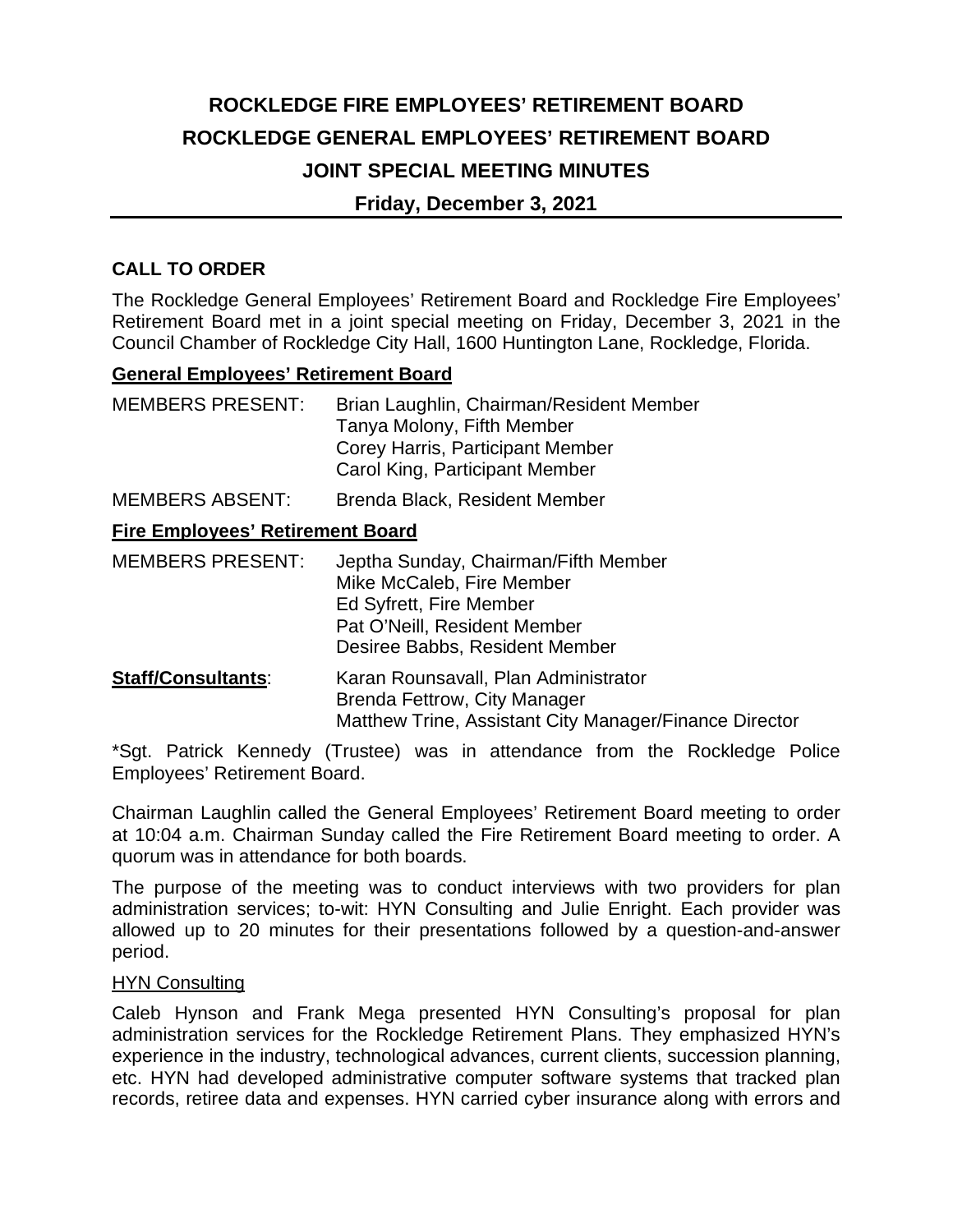omissions insurance. HYN acknowledged that would serve as a fiduciary to the retirement plans.

HYN proposed the following monthly retainer fees which were guaranteed for two years:

*General Retirement Board - \$1,575*

*Fire Retirement Board - \$1,500*

*Police Retirement Board - \$1,350*

These fees were all inclusive and included attendance at four quarterly meetings and one special meeting each year. Additional on-site meetings cost \$400. Messrs. Hynson and Mega would attend every meeting for at least two years. Mr. Mega would be lead on the Rockledge plans if selected. *The above-stated monthly retainers reflected a 25 percent discount for plan administrative services provided HYN was awarded all three retirement plans.*

\*\*\*

The meeting recessed at 11:07 and reconvened at 11:15 a.m.

\*\*\*

#### Julie Enright

Mrs. Enright's presentation to the retirement boards focused on her 35 years of experience in pension plan administration. Her style was to provide personal face-toface service to plan participants including meetings with prospective retirees as well as board members and city administration. She shared several personal examples in which her availability and personal service had made a difference in a retiree's life. Mrs. Enright shared her current client base which included several large plans in the immediate area. She acknowledged that she would serve as a fiduciary to the retirement plans.

Mrs. Enright proposed a monthly retainer fee of \$1,275 for each retirement board plus reimbursement of reasonable expenses (e.g., copies, postage and mileage). Her fee was further subject to a three percent annual increase. There was no additional charge for in-person meetings with participants or for additional board meetings.

\*\*\*

Discussion among board members ensued, contrasting the style differences between the two presenters. Member Harris liked the fact that HYN had a succession plan but was uncomfortable with the demeanor of the presenters. She was most concerned that participants be availed of the opportunity for personal one-on-one service from their plan administrator and felt that Mrs. Enright was best suited to provide this given her past experience and geographically close location to the City of Rockledge. Member Syfrett also felt it was important for retirees to have access to personal meetings.

Member Babbs felt that HYN was a better choice for plan efficiency but participants were accustomed to personal attention. The boards might want to stay with a style that was more familiar. She also felt that HYN's presentation was a bit too cavalier.